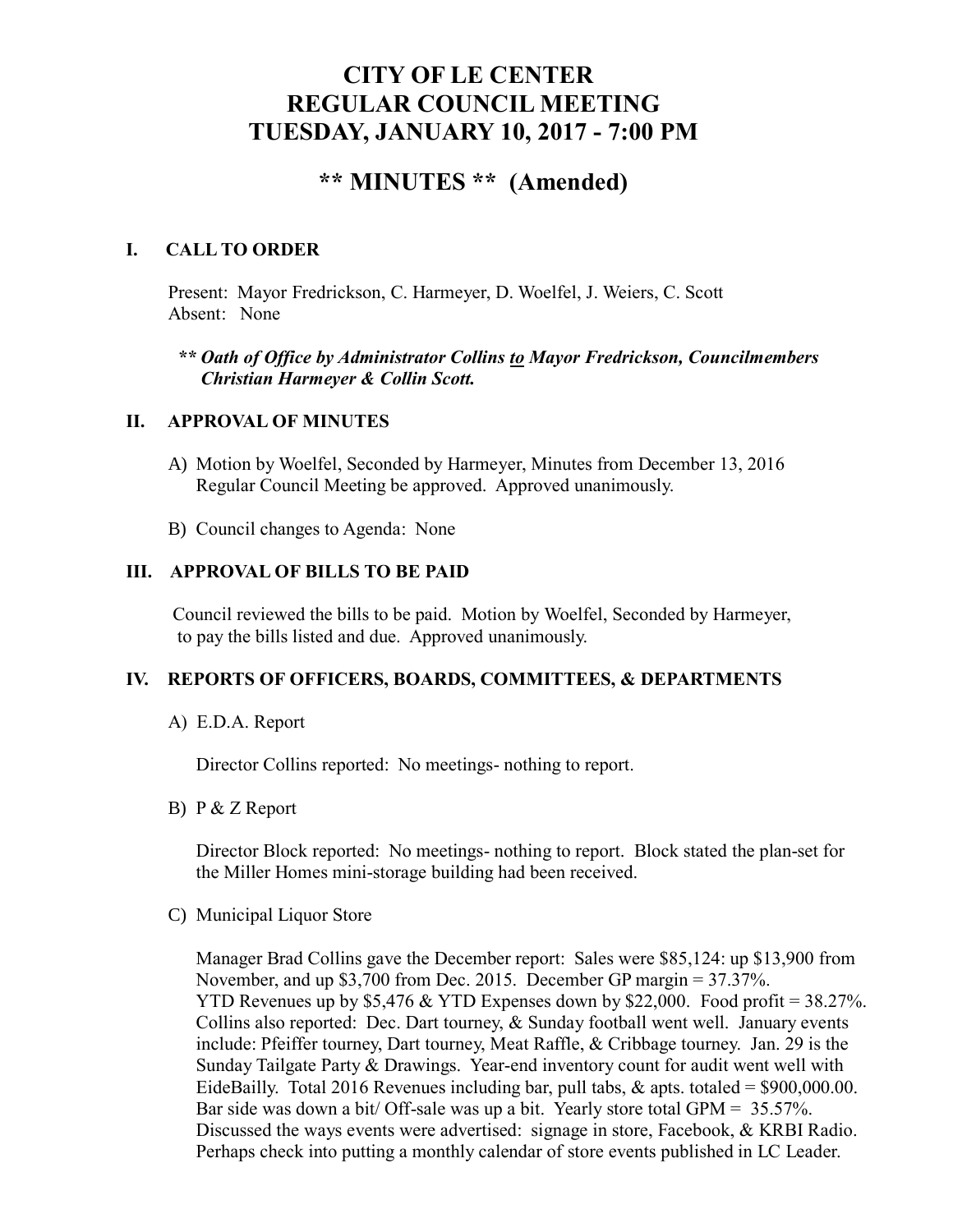D) Police Department

Police Chief Pfarr reported on the police activities for month of December: 176 calls  $\omega$  2,370 miles patrolled/ total calls up 11%, total miles down 12% for 2016.

- 1) Pfarr went thru year-end totals; highlighted "protection issues" increased numbers due to the County paperwork charge.
- E) Water, Sewer, Streets, Parks Departments

 Public Works Supt. Curt Roemhildt reported: 2016 total recycling was up by 5 tons/ co-mingle = same/ Refuse collected was down by 9 tons.

- Parks- Skating rink was open before Christmas with much use; until the warm weather started melting the ice down. Staff works hard to keep it open.
- Refuse- Saturday morning recycling could use some more kids help. Kids should apply at city hall.
- F) Bolton & Menk Engineering
	- 1) Lexington Avenue Project: Engineer Hawbaker was absent/ no report.

#### **V. PUBLIC FORUM**

There were no petitions, requests, comments, or communications from the general public.

#### **VI. OLD BUSINESS**

- A) Methodist Church request for streetlight on corner of Cordova & Tyrone streets: Administrator updated council: after receiving the \$ cost to install another light; and not wanting the light to go on the corner, but on the light pole next to their driveway for more parking lot light- Church has decided to put this on hold. They will consider placing a light on the back of their building to get their desired result.
- B) **Amended**: After discussion: Motion by Harmeyer, Seconded by Scott, to waive WAC & SAC fees for new residential and commercial construction for 2017; thru December 31, 2017. Approved unanimously.

#### **VII. NEW BUSINESS**

- A) Motion by Harmeyer, Seconded by Scott, to approve the 2017 City/ County Recycling Services Agreement; accepting new monthly fee of \$2,300. Approved unanimously.
- B) Motion by Harmeyer, Seconded by Woelfel, to approve the 2017 City/ Fire Commission Agreement; for same \$77,500 yearly fee as 2016. Approved unanimously.
- C) Motion by Weiers, Seconded by Woelfel, to approve the 2017 City/ Ambulance Commission Agreement; for same \$33,985 yearly fee as 2016. Approved unanimously.